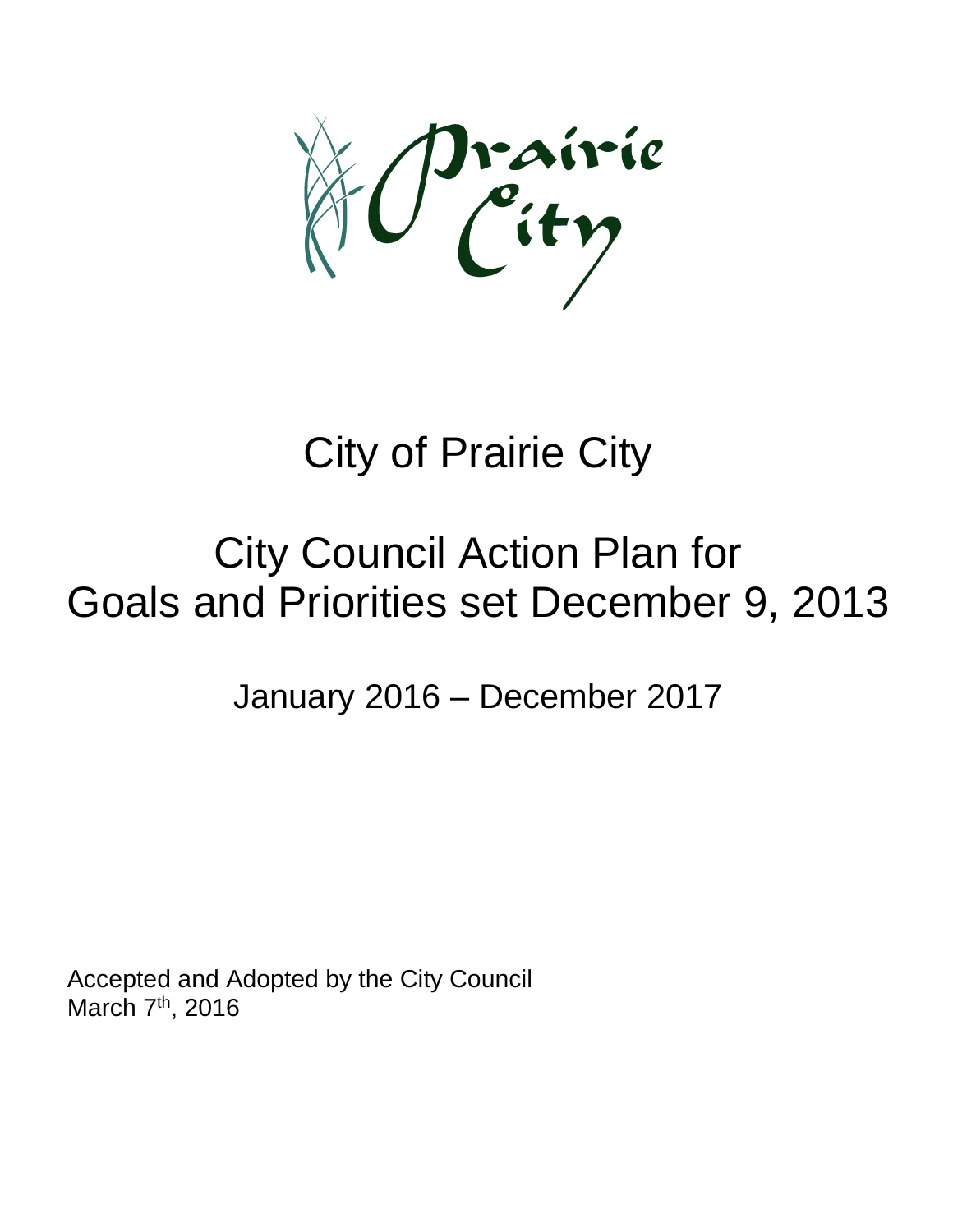## **City of Prairie City**

Prairie City city government is dedicated to make our community the best possible place for all citizens to live, work, do business and raise a family.

To accomplish this mission, city government is committed to provide citizens with:

- A safe and clean community.
- Efficient and effective quality city services.
- Infrastructure of adequate capacity to accommodate present and future needs.
- Diverse opportunities for recreational, cultural and economic development.
- A well-managed and fiscally sound community.

In all respects, city government is dedicated to accomplishing its mission through:

- Professionalism
- Pride
- Service
- Fairness
- Accountability
- Transparency
- Communication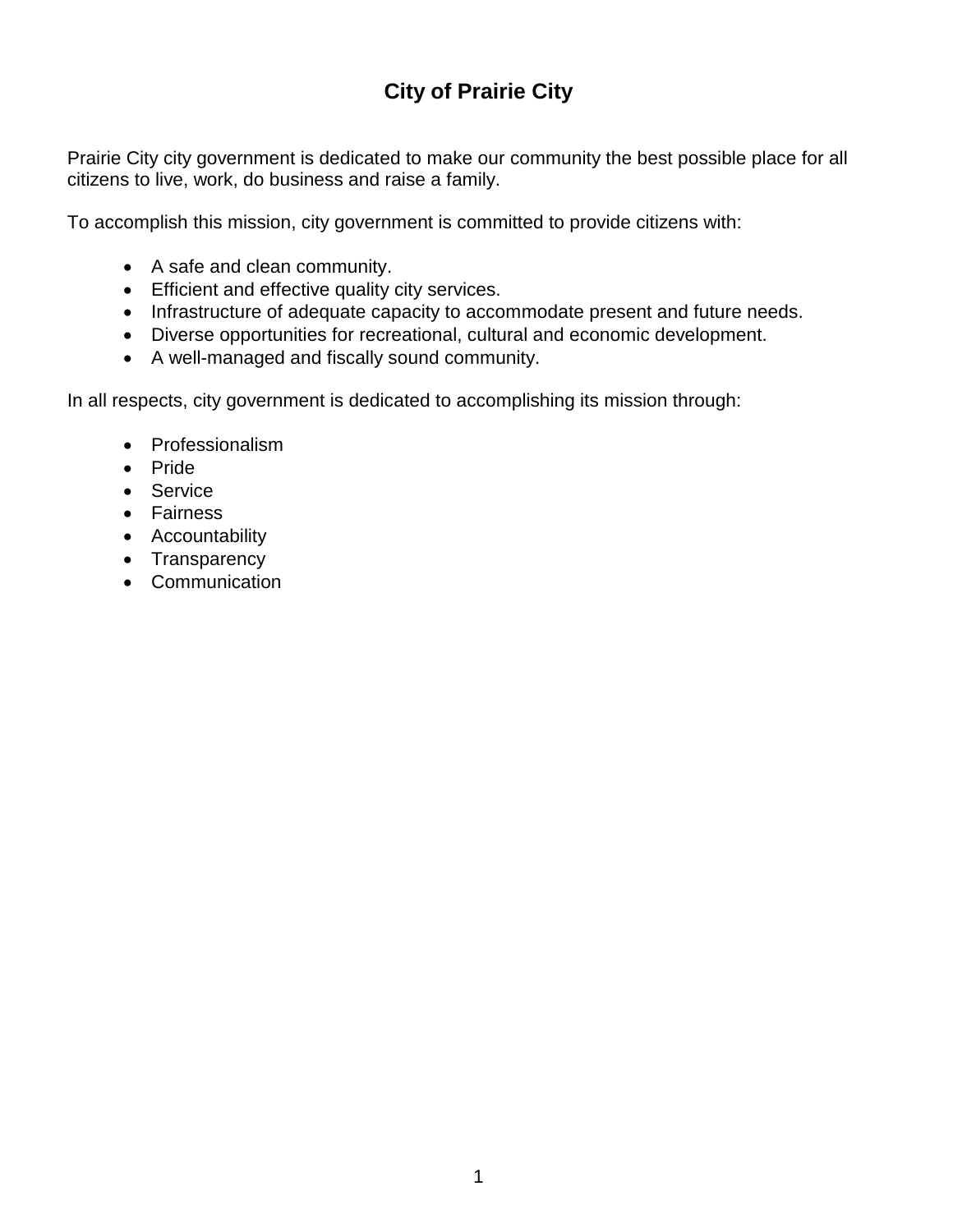| <b>ONGOING STRATEGIC PRIORITIES</b> |                                                                                                       | <b>COMPLETED</b><br>BY | <b>RESPONSIBLE</b> |
|-------------------------------------|-------------------------------------------------------------------------------------------------------|------------------------|--------------------|
| $0 - 1$                             | <b>Planning/Conceptualizing for Development</b><br><b>Business Parks</b>                              |                        |                    |
|                                     | Promote Sub-Area Plan/Consider Expansion of<br><b>Existing Industrial Park/Actively Seek Business</b> | Ongoing                | Staff/Council      |
| $0 - 2$                             | <b>Implement GIS mapping</b>                                                                          |                        |                    |
|                                     | Coordinate with Jasper County/Update Maps/<br><b>Identify Features</b>                                | Ongoing                | <b>Staff</b>       |
| $0 - 3$                             | <b>Continue Nuisance Enforcement Program</b>                                                          |                        |                    |
|                                     | Promote Clean-up Days/Provide Notice/<br>Follow-Up/Proceed with Legal Action (If Necessary)           | Ongoing                | <b>Staff</b>       |
| $0 - 4$                             | <b>Continue Economic Development Programs</b>                                                         |                        |                    |
|                                     | Promote Programs/Visit with Business Owner/<br>Continue Meetings with EDC and JEDCO                   | Ongoing                | Staff/Council      |
| $0 - 5$                             | <b>SRF Sponsored Project</b>                                                                          |                        |                    |
|                                     | Seek Variance through the EPC                                                                         | March 2016             | Staff/Council      |